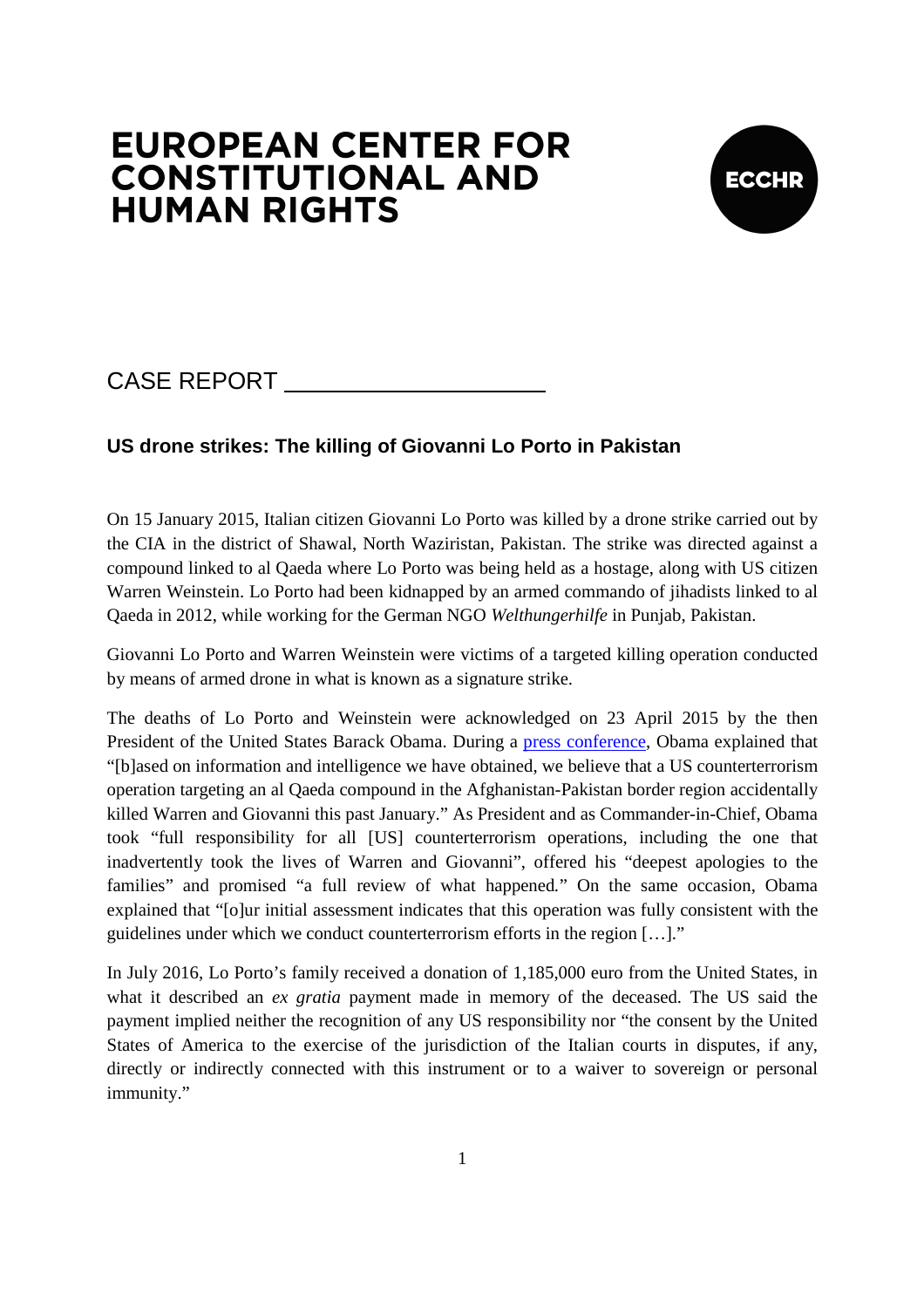#### **The criminal proceedings in Italy**

Following the kidnapping of Lo Porto in January 2012, the *Procura della Repubblica* at the *Tribunale di Roma* launched a criminal investigation for kidnapping for terrorist purposes (Article 289-bis of the Italian criminal code). After Obama announced the death of Lo Porto in April 2015, the proceedings continued with a view to the crimes of murder (Article 575) and manslaughter (Article 589).

On 29 May 2017, the *Pubblico Ministero* (public prosecutor) requested that the criminal proceedings be closed. The prosecutor argued that it would have been impossible to carry out further investigations for the kidnapping for terrorist purposes (due to the long period of time since the commission of the offence) and that the claims of murder and manslaughter would have been unsustainable in courts. This last consideration derived, according to the prosecutor, from the "operative environmental context (of war)" since the armed attack by means of drone was carried out in the context of "counter-terrorism actions put in place in a zone of intense and permanent conflict between the American military forces and the terrorist fringes". More precisely, of a "real war action between the opposing factions," the killing of a person who, under international humanitarian law, qualifies as a civilian would be classified as a collateral victim (or "collateral damage") and, as such, the killing would not be fall under Articles 575 and 589 of the Italian criminal code.

On 3 July 2017, lawyers for the family of Giovanni Lo Porto formally challenged the request for the criminal proceeding to be closed. This legal step was supported by an ECCHR expert opinion on the "Legal Framework of the Operations by Armed Drones Carried Out by the United States of America in the Territory of Pakistan."

On 2 March 2018, the *Giudice per le Indagini Preliminari* (GIP) of the *Tribunale di Roma*, with an ordinance according to Article 409 § 4 of the Italian code of criminal procedure, ordered the prosecutor to conduct further investigations, including a formal rogatory request to obtain from the US authorities all the documents concerning the operation that killed Giovanni Lo Porto. The judge questioned – as ECCHR had done in its expert opinion (see below) – whether the activities conducted by the US in Pakistan and, in particular, the operation that caused the death of Lo Porto, were linked to an armed conflict.

#### **The role of ECCHR in the Lo Porto case**

In the context of the criminal investigation into the kidnapping and, later, the killing of Giovanni Lo Porto, ECCHR issued a legal opinion concerning the "Legal Framework of the Operations by Armed Drones Carried Out by the United States of America in the Territory of Pakistan."

ECCHR's filing focuses on the "analysis of the nature of the armed conflict that allegedly existed in Pakistan, at the time of the events between the United States of America and terrorist groups